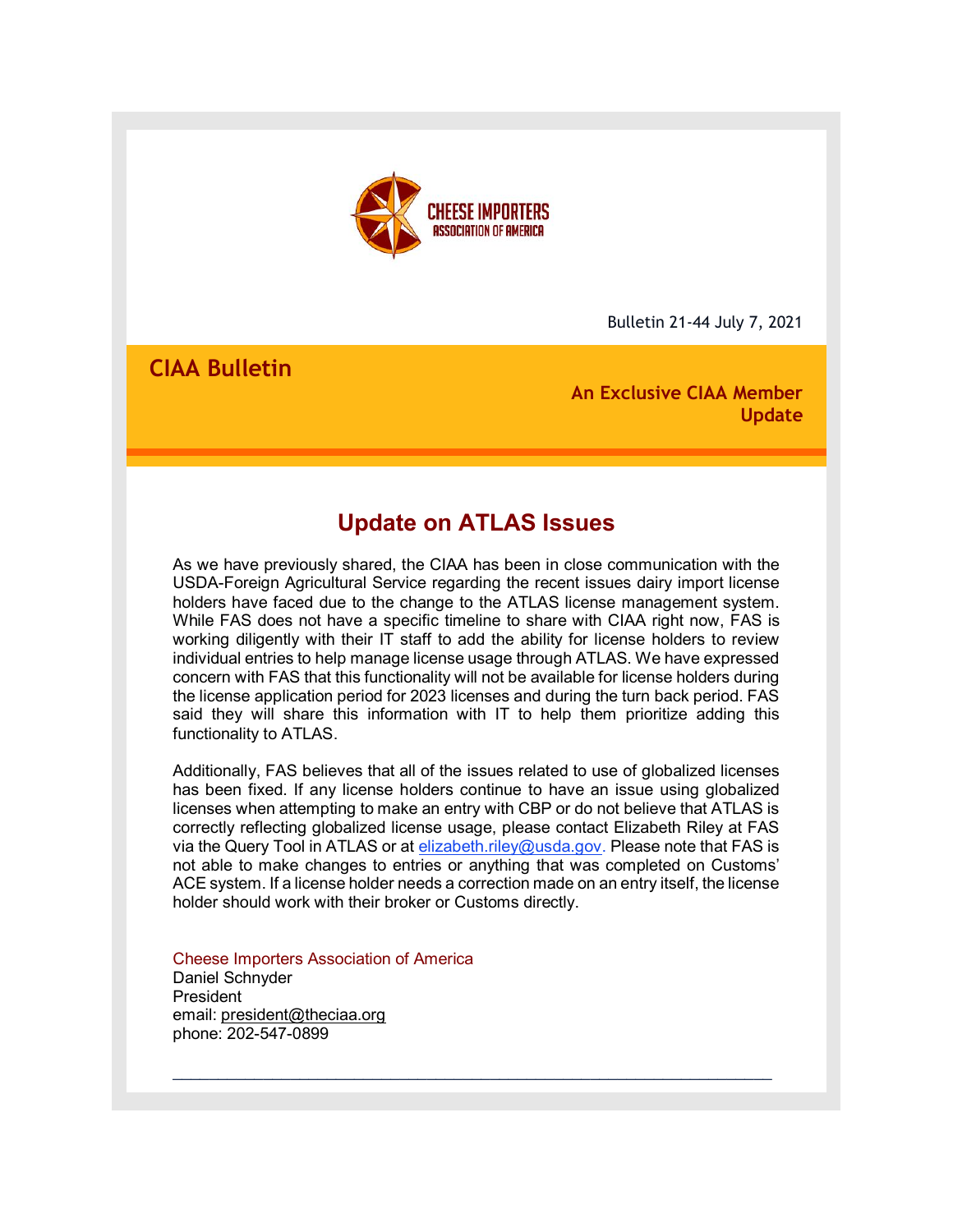#### **INDUSTRY DATES TO REMEMBER**

#### **AUGUST 31, 2021**

Last day to enter dairy products into U.S. Customs territory that may be used to qualify and establish eligibility for a calendar year 2021 license.

### **SEPTEMBER 1, 2021**

First day of license eligibility period for next quota year-plus one. Example: entries made on or after September 1, 2021 can be used to establish eligibility for a license for calendar year 2022.

#### **SEPTEMBER 1, 2021**

Last date to request globalization of a calendar year 2021 license. First transmission date for applications for reallocated license amounts for calendar year 2021. First transmission date for all applications for calendar year 2022 licenses.

#### **SEPTEMBER 15, 2021**

(no exceptions!) Last transmission date for licensees applying for reallocated license amounts for calendar year 2021.

#### **OCTOBER 1, 2021**

(no exceptions!) Last transmission date for licensees to surrender all or the unused portion of their calendar year 2021 licenses.

#### **OCTOBER 15, 2021**

(no exceptions!) Last transmission date for all applications for calendar year 2022 **licenses** 

### **OCTOBER 31, 2021**

Exporting countries that are designating U.S. importers for calendar year 2022 must submit their designations to FAS by this date.

## **NOVEMBER 5, 2021**

Member Meeting 8:45 am - 9:30 am Continental Breakfast 9:30 am - 11:30 am Meeting Saddle Brook Marriott Saddle Brook, NJ

#### **DECEMBER 20, 2021**

(approximately) FAS issues first notice of calendar year 2022 licenses to licensees.

## **DECEMBER 31, 2021**

Last day for licensees to make entries to fulfill the requirement to use 85% of their calendar year 2021 license amount. Last day for which calendar year 2021 licenses are valid

Cheese Importers Association of America